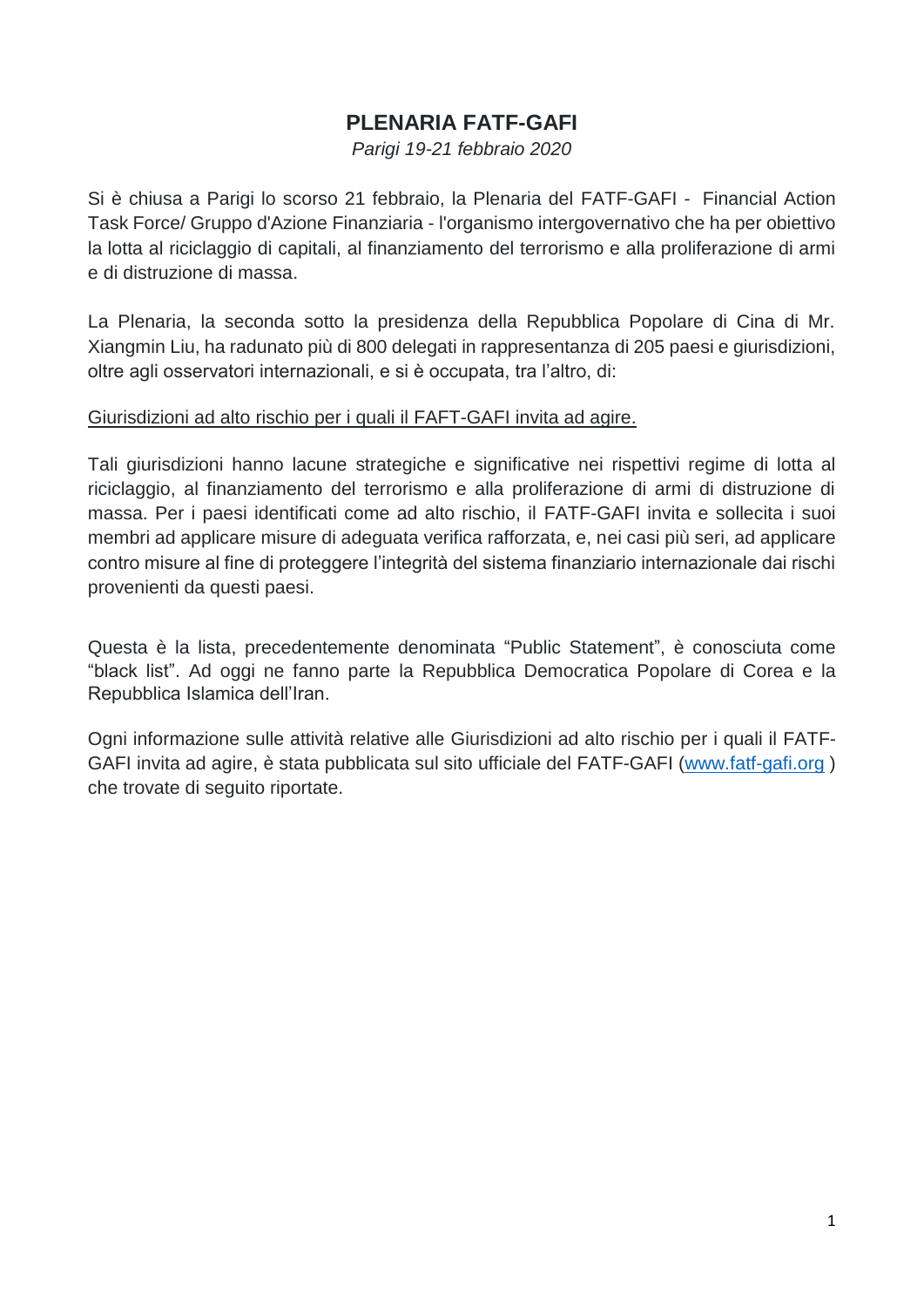

High-risk jurisdictions have significant strategic deficiencies in their regimes to counter money laundering, terrorist financing, and financing of proliferation. For all countries identified as high-risk, the FATF calls on all members and urges all jurisdictions to apply enhanced due diligence, and in the most serious cases, countries are called upon to apply counter-measures to protect the international financial system from the ongoing money laundering, terrorist financing, and proliferation financing (ML/TF/PF) risks emanating from the country. This list is often externally referred to as the "black list". \*

## Democratic People's Republic of Korea (DPRK)

The FATF remains concerned by the DPRK's failure to address the significant deficiencies in its anti-money laundering and combating the financing of terrorism (AML/CFT) regime and the serious threats they pose to the integrity of the international financial system. The FATF urges the DPRK to immediately and meaningfully address its AML/CFT deficiencies. Further, the FATF has serious concerns with the threat posed by the DPRK's illicit activities related to the proliferation of weapons of mass destruction (WMDs) and its financing.

The FATF reaffirms its 25 February 2011 call on its members and urges all jurisdictions to advise their financial institutions to give special attention to business relationships and transactions with the DPRK, including DPRK companies, financial institutions, and those acting on their behalf. In addition to enhanced scrutiny, the FATF further calls on its members and urges all jurisdictions to apply effective counter-measures, and targeted financial sanctions in accordance with applicable United Nations Security Council Resolutions, to protect their financial sectors from money laundering, financing of terrorism and WMD proliferation financing (ML/TF/PF) risks emanating from the DPRK. Jurisdictions should take necessary measures to close existing branches, subsidiaries and representative offices of DPRK banks within their territories and terminate correspondent relationships with DPRK banks, where required by relevant UNSC resolutions.

## Iran

In June 2016, Iran committed to address its strategic deficiencies. Iran's action plan expired in January 2018. In February 2020, the FATF noted Iran has not completed the action plan[.\[1\]](http://www.fatf-gafi.org/publications/high-risk-and-other-monitored-jurisdictions/documents/call-for-action-february-2020.html#fn1)

In October 2019, the FATF called upon its members and urged all jurisdictions to: require increased supervisory examination for branches and subsidiaries of financial institutions based in Iran; introduce enhanced relevant reporting mechanisms or systematic reporting of financial transactions; and require increased external audit requirements for financial groups with respect to any of their branches and subsidiaries located in Iran.

Now, given Iran's failure to enact the Palermo and Terrorist Financing Conventions in line with the FATF Standards, the FATF fully lifts the suspension of counter-measures and calls on its members and urges all jurisdictions to apply effective counter-measures, in line with Recommendation 19[.\[2\]](http://www.fatf-gafi.org/publications/high-risk-and-other-monitored-jurisdictions/documents/call-for-action-february-2020.html#fn2)

Iran will remain on the FATF statement on [High Risk Jurisdictions Subject to a Call for Action] until the full Action Plan has been completed. If Iran ratifies the Palermo and Terrorist Financing Conventions, in line with the FATF